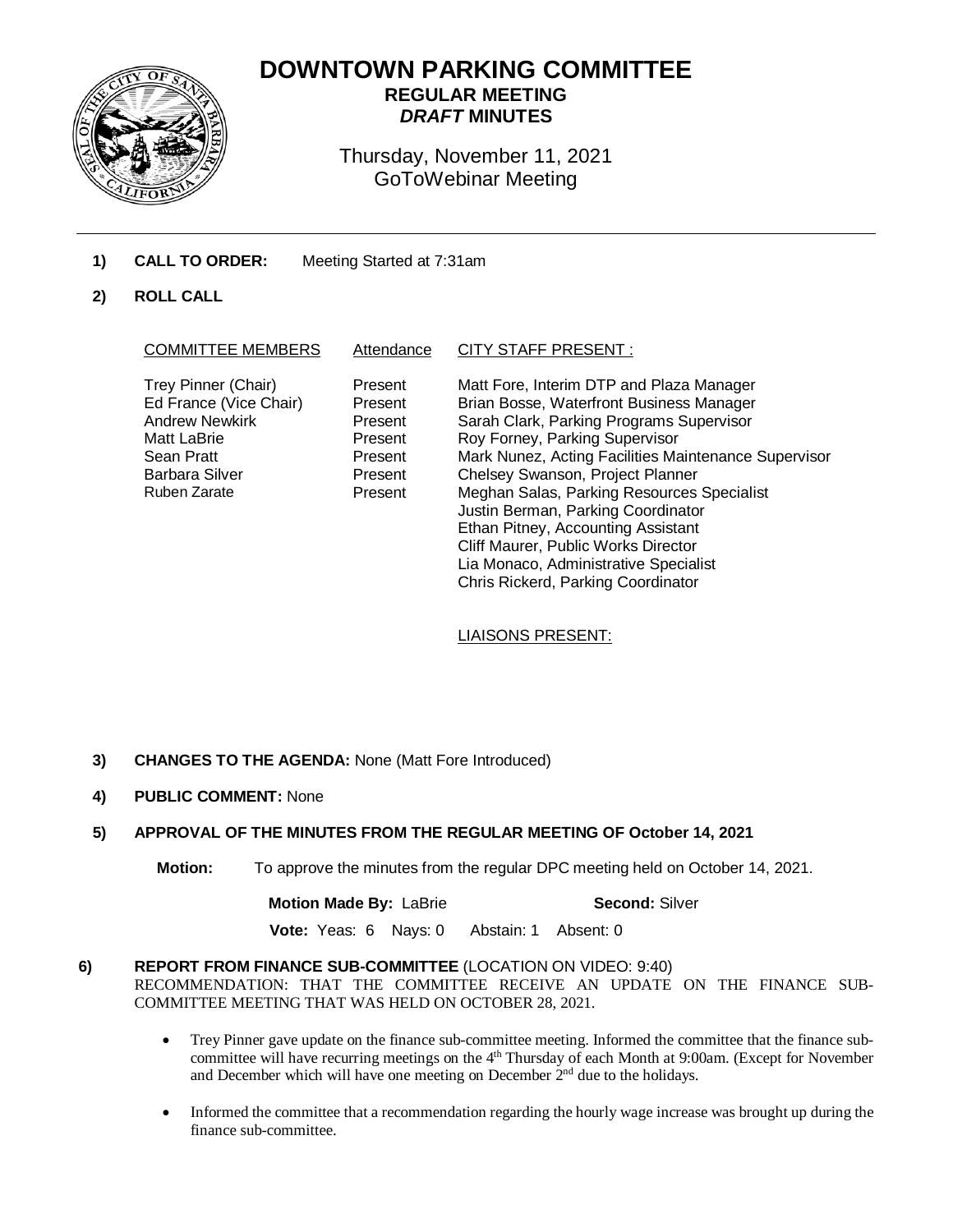# **PUBLIC COMMENT**: None.

#### **7) BUDGET AND PARKING OPERATIONS UPDATE** (LOCATION ON VIDEO: 14:42)

RECOMMENDATION: That the Committee receive an update on parking operations and trends in revenues and expenditures.

- Sarah Clark gave an update on Parking occupancy and revenue YoY for the month of October. Occupancy on weekdays is slightly down from pre-pandemic levels, while weekends have fully recovered to pre-pandemic levels.
- Revenue down compared to Oct. 2019 but up from Oct. 2020.
- October 2021 had a net income of \$91k, bolstered by ~\$150k in extra revenue from on-bill financing.
- Mr. Newkirk suggested that events involving the downtown parking lots (such as the Edison easement in lot 11) should be brought to the attention of the committee. Ms. Silver echoed this concern.
- Cliff Maurer brought up the ~\$10m in ARPA funding coming in May of 2022.

#### **PUBLIC COMMENT:** None

#### **8) HOURLY WAGE INCREASES** (LOCATION ON VIDEO: 30:30)

RECOMMENDATION: THAT THE COMMITTEE RECEIVE A REPORT ON PROPOSED CHANGES TO HOURLY WAGES AND RECOMMEND A CONCEPTUAL PAY STRUCTURE THAT WILL IMPROVE RECRUITMENT AND RETENTION OF HOURLY EMPLOYEES.

- Matt Fore gave presentation to the committee and highlighted the importance of more staffing to increase wages.
- Also emphasized the importance of wage increases to hire additional staff.
- Keeping kiosks staffed has been very difficult at current wages (minimum wage).
- Proposal of increased wages and staffing projected to result in a \$400k+ increase in revenue for Downtown Parking due to expanded hours of operation.
- **Motion:** To go forward to Council with wage and staff increase proposal.

**Motion Made By: LaBrie <b>Second:** Newkirk  **Vote:** Yeas: 7 Nays: 0 Abstain: 0 Absent: 0

# **PUBLIC COMMENT:** None

# **9) STATE STREET PROMENADE UPDATE** (LOCATION ON VIDEO: 52:30)

RECOMMENDATION: That the Committee receive an update on the State Street Promenade, including parklets, outdoor dining, sidewalk enforcement, and the State Street Advisory Committee.

- Matt Fore gave an update to the committee.
- Ordinance that is set to replace the emergency ordinance that originally closed State St. to create the promenade is currently being drafted and will continue the existing rules that are in place. This includes the continuation of outdoor business activities and parklets outside of State St.
- Mr. Newkirk brought up that the State St. committee agenda is not showing up on city website.